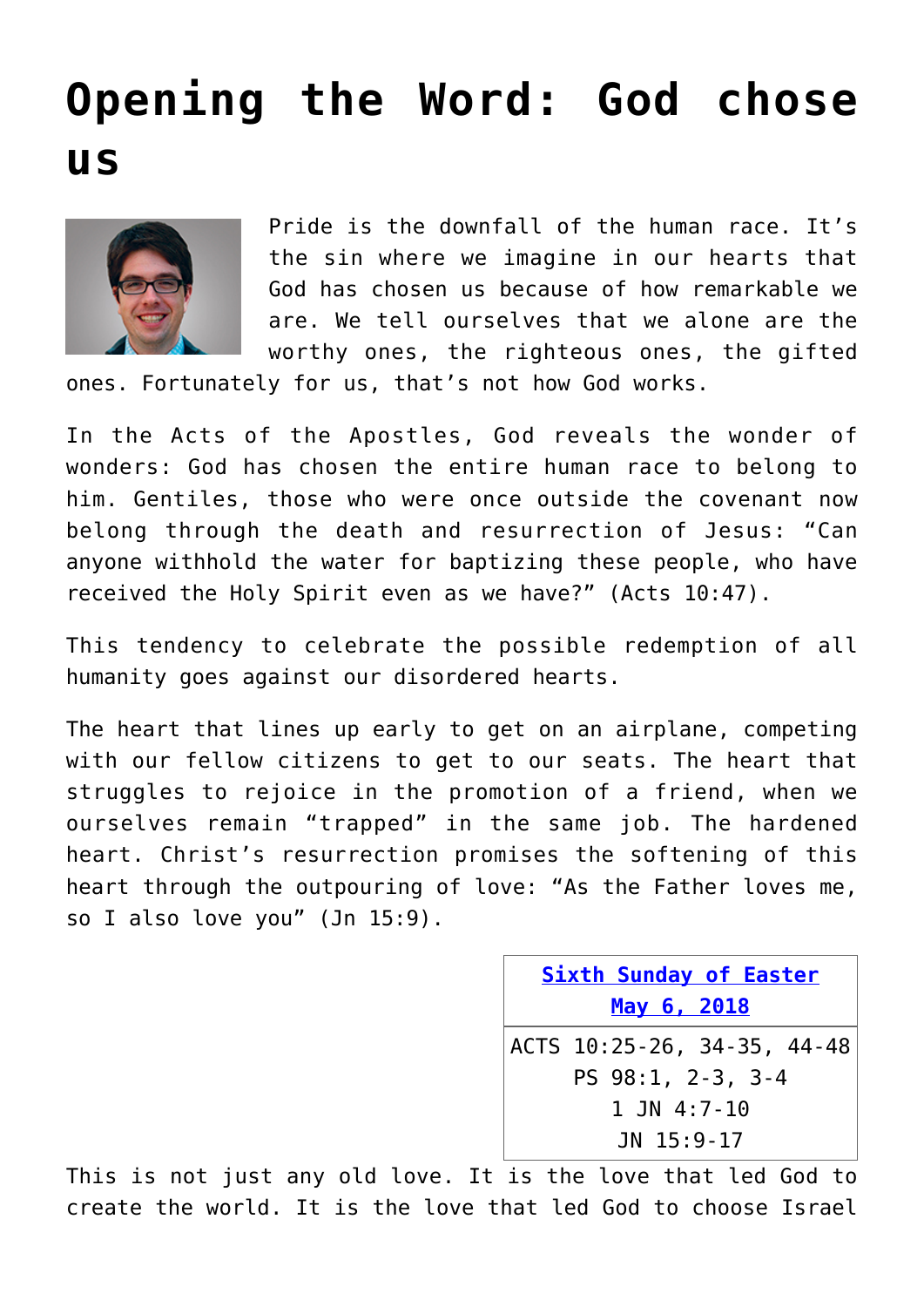among all the nations, making her a bride "bedecked with jewels" (Is 61:10).

It is the love revealed in the fullness of time when the Word became flesh and dwelt among us. It is the love made manifest upon the cross, a love that entered into death itself. It is the love that conquered the darkness. A love that conquered sin. A love that ended the reign of death.

We have received this love. This infinite and absolute love. Divine love. To remain in this love means to keep God's commandment. And what is this commandment? "Beloved, let us love one another, because love is of God" (1 Jn 4:7).

God's generosity has been poured out upon the Church.

It is not a love that we could imagine. It's not a love that we can easily grasp. Really, no act of love is. Who has ever deserved the love of their spouse? Who has ever earned the love of a child? Love is given.

And the Church is that place that contemplates this love, this total and absolute love, and offers it to the world: "This is my commandment: love one another as I have loved you" (Jn 15:12).

God chose us. God chose each of us. And our response to being chosen should not be a stinginess that too often infects the human heart. We are to love the world unto the end.

What does this love consist of? It is a love that preaches. It is a love that goes out to the margins, inviting the lonely into God's life. It is a love that rejoices in the conversion of the sinner, in the mercy that the Church offers to the broken.

It is love. God's love. In the end, human beings are too stingy. They don't want to give this love by treating the Gospel as something without challenge. They don't want to give